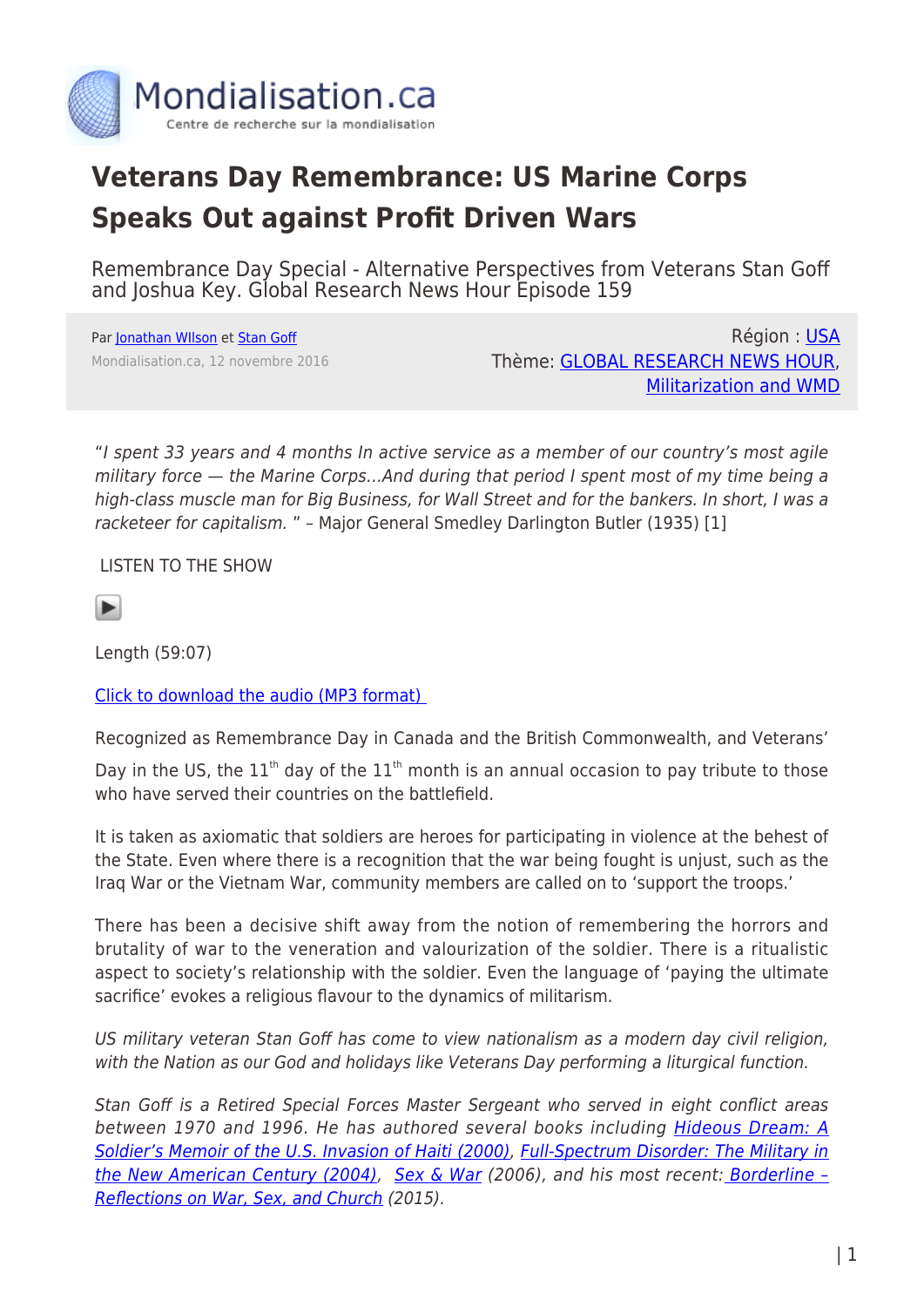In this week's special instalment of the Global Research News Hour, hosted by contributor Jonathan Wilson, Goff speaks at length about how Veterans/Remembrance Day has transformed from a celebration of peace to a cultural tool reinforcing the drive toward more war, imperialism, and masculine domination.

Following the interview, we hear an excerpt of a March 2015 talk by Joshua Key. Speaking from his personal experiences within America's military system, especially in Iraq, this veteran shatters whatever myths the public may have about the goodness and righteousness of America's military engagements in the Middle East and elsewhere.

Joshua Key originally from Guthrie, Oklahoma, fled the war in Iraq for reasons of conscience and sought sanctuary in Canada. He is the author, with Lawrence Hill, of the 2007 book, [The](https://www.amazon.ca/Deserters-Tale-Ordinary-Soldier-Walked/dp/0802143458) [Deserter's Tale:The Story of an Ordinary Soldier Who Walked Away from the War in Iraq.](https://www.amazon.ca/Deserters-Tale-Ordinary-Soldier-Walked/dp/0802143458)

(video from a 2011 talk. Courtesy of videographer [Paul S. Graham](https://www.youtube.com/channel/UC6lbaLx3WPEAnC8NrBeASHw))

LISTEN TO THE SHOW

ь

Length (59:07)

[Click to download the audio \(MP3 format\)](http://radio4all.net/responder.php/download/89343/98313/110079/?url=http://www.radio4all.net/files/scottprice666@hotmail.com/4319-1-GRNH_NOV_11_episode_159_mixdown.mp3) 

The [Global Research News Hour](http://www.globalresearch.ca/theme/global-research-news-hour) airs every Friday at 1pm CT on [CKUW 95.9FM](http://ckuw.ca/) in Winnipeg. The programme is also podcast at *[globalresearch.ca](http://globalresearch.ca/)*. The show can be heard on the Progressive Radio Network at **prn.fm.** Listen in every Monday at 3pm ET.

Community Radio Stations carrying the Global Research News Hour:

CHLY 101.7fm in Nanaimo, B.C – Thursdays at 1pm PT

Boston College Radio [WZBC 90.3FM NEWTONS](http://wzbc.org/#schedule) during the Truth and Justice Radio Programming slot -Sundays at 7am ET.

[Port Perry Radio i](http://portperryradio.com/)n Port Perry, Ontario -1 Thursdays at 1pm ET

[Burnaby Radio Station CJSF out of Simon Fraser University.](http://www.cjsf.ca/pguide/index.php?intday_id=6) 90.1FM to most of Greater Vancouver, from Langley to Point Grey and from the North Shore to the US Border.

It is also available on 93.9 FM cable in the communities of SFU, Burnaby, New Westminister, Coquitlam, Port Coquitlam, Port Moody, Surrey and Delta, in British Columbia Canada. – Tune in every Saturday at 6am.

Radio station [CFUV 101.9FM](http://cfuv.uvic.ca/cms/) based at the University of Victoria airs the Global Research News Hour every Sunday from 7 to 8am PT.

[CORTES COMMUNITY RADIO CKTZ 89.5](http://cortesradio.ca/) out of Manson's Landing, B.C airs the show Tuesday mornings at 10am Pacific time.